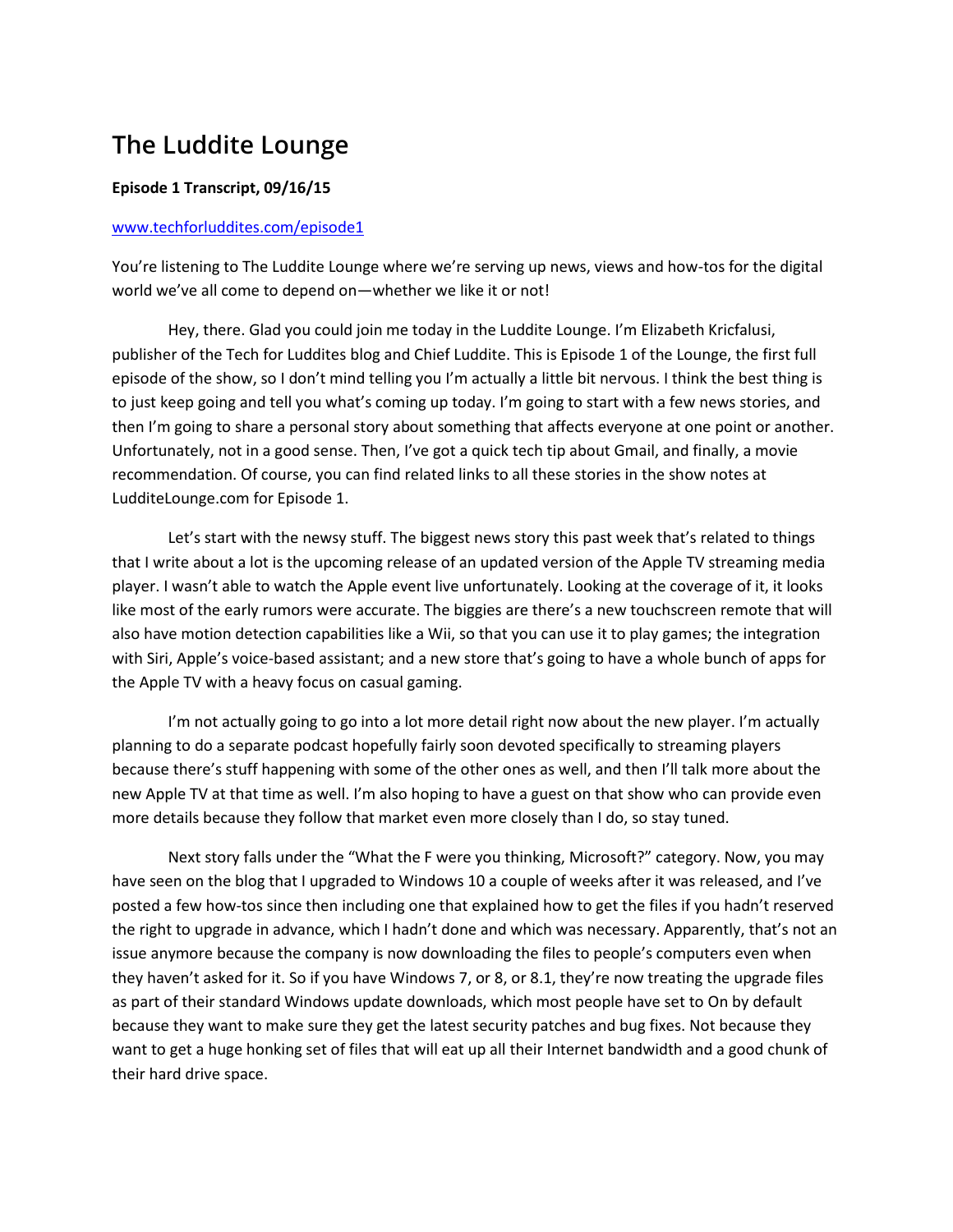Honestly, this is one of the most egregious things I've ever seen from any tech company at any time, and that's saying something. I am a pro-Windows person. I'm not a Microsoft basher at all, but I don't know what they're thinking here. I guess they think that because the upgrade is free, it's okay to just force it on everybody. But no, it sure isn't. Frankly, I'm not even sure how it's legal. To me, it's like if you had a 40-inch TV and the manufacturer was offering a free upgrade to a 50-inch, so they get someone to come and break into your house, put the TV somewhere where it's in your way, and then charge you for the delivery. Honestly, I'm really amazed that this isn't blowing up even bigger than what I've already seen about it. But if you do go to the show notes, I will have links there to show you how to prevent the files from being downloaded if you haven't already gotten them, and if you have, how to delete them.

Okay, the next news story. This is actually something I have mixed feelings about. Now, as someone who visits a lot of websites on a daily basis, I get as frustrated as anybody else when I get to a site and I can't find what I want to read because there's just so many ads on it. I always say The Huffington Post has become the poster child for maximum unusability, but there are plenty of other sites that are giving it a run for its money. When I hear that the application Adblocker is releasing a new app that will work on iOS and Android devices, and that Apple's new iOS 9 mobile operating system will also have built-in capabilities to cut back on these intrusive ads, as a regular person, I'm happy to hear it.

[CORRECTION: I accidentally referred to the product brand name as Adblocker; it's AdBlock Plus. And Apple's iOS doesn't have a built-in ad blocker. It's just supporting the creation of apps to block ads in the mobile Safari browser.]

On the other hand, because I'm also an online publisher myself and I do rely on ad revenue to be able to spend time writing articles on Tech for Luddites, I do worry what effect these tools will have on me, especially now that more than 50% of the visitors to T4L are using a mobile device. I'll be honest. I do use ads, but I do try to limit them to a reasonable number, and I do avoid the ones that I consider the most obnoxious. Things like videos that auto-play. You will never see one of those on my site by my hand, and if you do ever see one, let me know about it because I will take care of it. Or those horrible ones that you'll see at the end of an article, and it will be like, "Hey, check out the worst celebrity plastic surgery you've ever seen." If you do decide to click through, which I will admit I have done once or twice, you really just end up on a page that is nothing but ads that just wants you to keep clicking through to see more and more ads.

I don't use those either. I use your basic banner ads that don't take a lot of time to download or don't get too in the way of what you're trying to do on the page. I'm going to have to see what's going to happen now with all these new ad-blocker tools available. I can't blame anybody for using them, but if they do have a big impact on the revenue that I take in, which is not that much to begin with, but it's enough that at least I can afford to spend some time writing the kinds of articles I write. If that gets seriously affected, I'm going to have to look at what my other options are. If you do use Adblocker or other similar tools, usually, there's an option for you to whitelist specific sites where it won't kick in, so if you do go to Tech for Luddites and you don't actually think the ads there are that big of a deal, you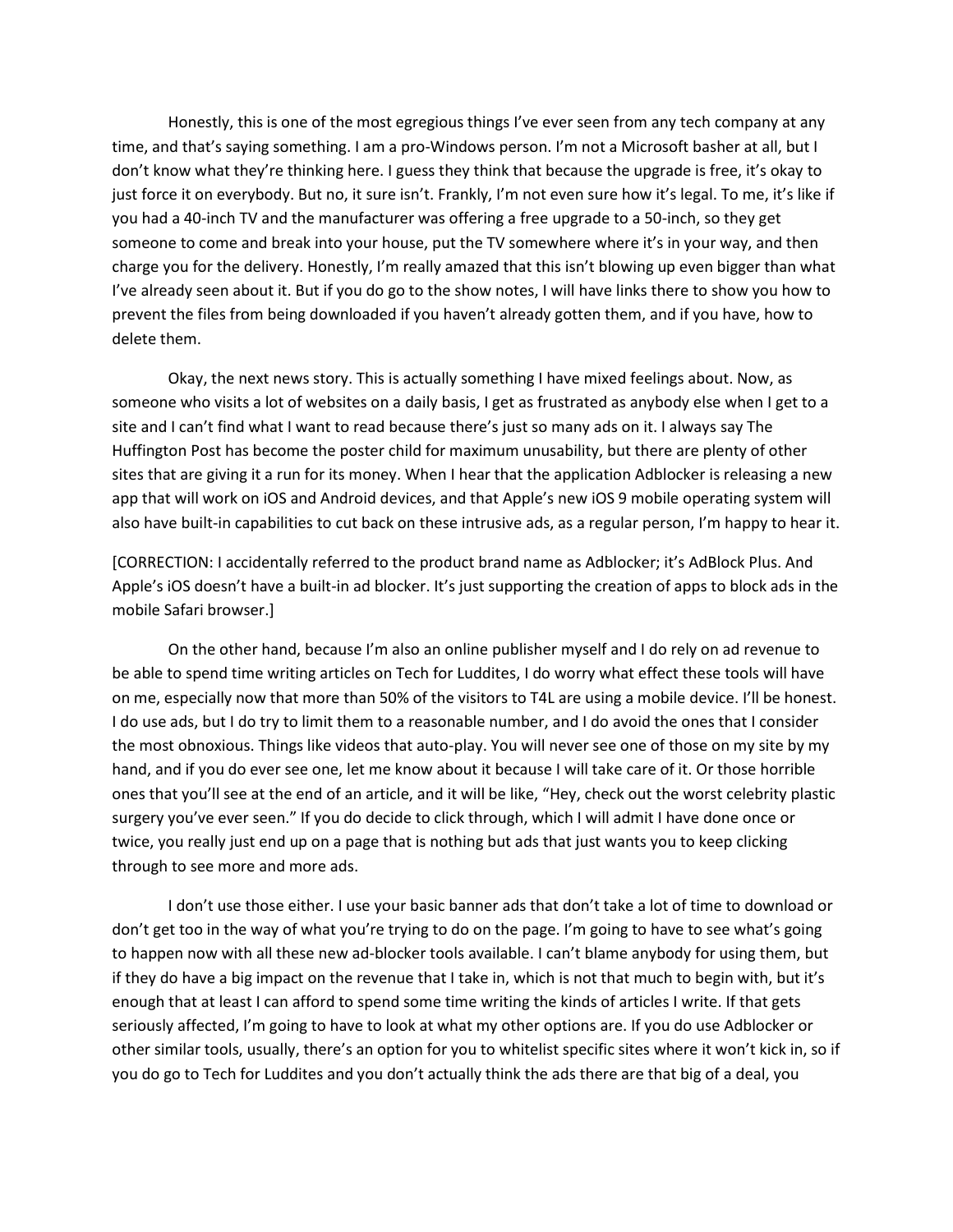could consider adding it to your whitelist, and then that would help support the work that I do. So that's just a thought.

That's it for today's news stories, and now, I'm going to go on to sharing the story of how twice in the past week, I lost big chunks of work. In one case, it was totally my mistake, and in the other one, the original problem wasn't my fault, but when I tried to fix it, I made it worse. I have a feeling there's a lot of you listening to this who could relate to this story.

The first thing is actually the website for the Luddite Lounge. I had spent a fair bit of time setting it up and was just about finished with it, but I was adding a feature to it. Now, if you've been to the site, you may have seen that I've added a page where people can leave an audio message for me, and then hopefully, if I get some messages, I can include them in future episodes of the show.

I did this with a software product called "Audior" which is a pretty cool product, and I'm pleased with it. But when I first installed it, it wasn't working properly, so I contacted the company's support team for help, and they responded very quickly. The person who got back to me, he wasn't sure offhand what the problem was, so he asked me to give him access to my server so he could look at the files directly. This is a very common request when you're working with developers, and so I went and set him up with an account. He did discover what the problem was—Yay!—fixed it, and everything was great until I went to remove his access from the site. I got a prompt that asked me whether I wanted to just delete his account or his account and the associated files. I wasn't thinking, and I clicked the latter, which meant I had just told my server to delete all the files for the Luddite Lounge. Oops.

Now, before I go into how I fixed that, the second thing that happened was just a couple days later. I noticed something on Tech for Luddites wasn't working the way it was supposed to, and it was a fairly important feature, so I needed to fix it as quickly as possible and I did a quick Google search. What I found said that the most likely culprit was some sort of conflict with one of my WordPress plug-ins. Now, since I just installed a couple over the past couple of days, that actually made sense. The standard advice when this happens is that you should deactivate all your plug-ins, see if that fixes the problem, and then if so, turn them back on one by one until you find out which one is causing the problem. It normally happens when you install a new plug-in and you can't get it to work.

Now, I've always avoided doing that whole thing because I actually have a fair number of plugins, all of which I need, and any that I'm adding now are usually for some sort of optional extra functionality. If I'm finding that it doesn't play well with others, then I usually just delete that plug-in and move on. But this time, that wasn't an option because the problem wasn't with a plug-in. it was some basic functionality, so I went ahead, I deactivated all the plug-ins, and it didn't fix the problem. So I reactivated them, then I … This was happening in the evening, so I went to bed, and in the morning, I had an epiphany, and I was able to fix the original problem. Woohoo, right? Yeah, not exactly. Because it turned out that after I deactivated and reactivated a couple of plug-ins, the content that they normally displayed had disappeared from the site, and there was a ton of it.

At this point, you're probably wondering why I'm not curled up in a corner sobbing somewhere. Fortunately, I have a service that backs up all my files and databases for my blog, and so nothing was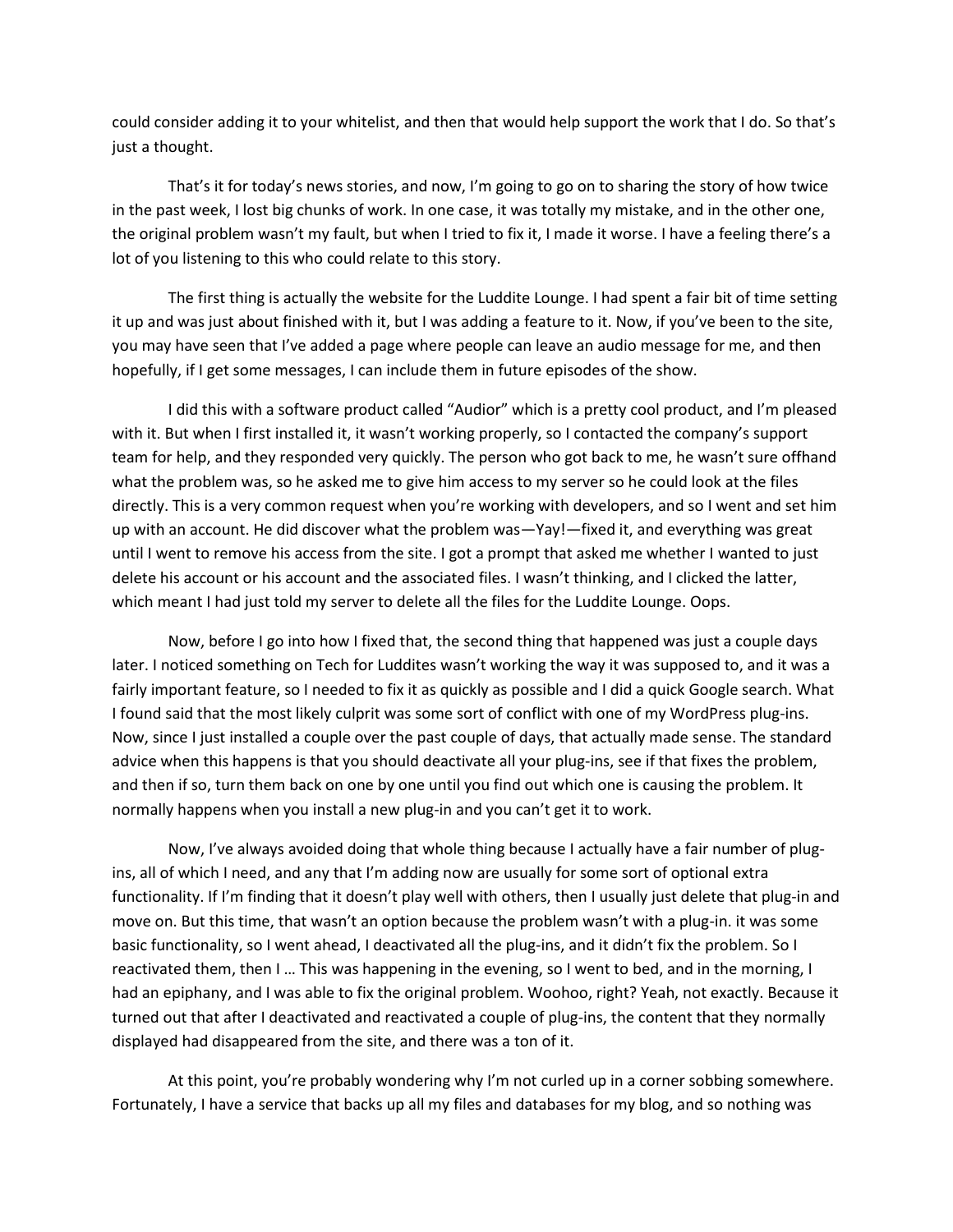actually lost. In fact, rebuilding the Luddite Lounge was pretty quick and painless. All I had to do was request the back-up files, re-upload them onto the server, and I was at the exact same state I was at before I deleted them. The other problem was a bit more of a pain because while all the data still existed, it was in the database, and so I had to spend a few hours copying and pasting it back into certain places on the site. It was a bit of a nuisance, but compared to what would have been involved if I had to recreate all the content from scratch, from memory, I got off pretty easy.

Why am I telling you this story? For a few reasons actually.

First, I just want everybody to know that this can happen to anybody. In fact, I'll go even further and say it has happened to everybody. I guarantee you that even Steve Jobs at some point lost the design specs for the Macintosh computer at least once, and then had to redo them from scratch. That can be the only explanation I can come up with why it took them so many years to finally get a right mouse button, which by the way, on a tangent was probably the biggest reason I could never stand to use a Mac. (Yeah, I do realize it's hard for me to be in my normal Windows defender corner given my earlier story, but so be it.)

Anyway, the point is I think that people tend to add even more stress to themselves in these situations because they're embarrassed about it. They're either embarrassed that they caused the problem in the first place like I did in my first situation or even if they didn't cause it, they're embarrassed because they didn't make a back-up, and I'm actually willing to bet that's probably the case more often than not. So no, you're not the only one who this has happened to, and it's not because you're tech-clueless. I'm pretty tech-savvy, and I managed to do it twice in one week, and that's hardly the only time I've ever done mistakes like this. So first of all, understand you're not the only one.

Now, second, I want to tell you that when it does happen to you, don't panic. I know that's easier said than done, but here are some things that might help. First, realize that the consequences may not be as bad as you initially think. I once had an entire computer hard drive completely die on me, and I hadn't actually backed it up in a few months. Now, one thing you need to know about me is that I am what you would call a "digital hoarder." I have a copy of virtually every email I've ever received or sent since 1995. Not to mention, I have dozens of versions of files for projects I completed years ago and will never need again, so I was pretty freaked out when I realized I may have lost weeks of data. A friend of mine even tried to retrieve the data from the fried drive, but she wasn't able to.

And you know what? I honestly can't think of a single instance after that where I needed anything that was actually lost, so you might be surprised that it's … What you think you were going to need, maybe you won't. Also, depending on the situation, you may actually have a back-up, and you might not be aware of it. For example. Microsoft Office products like Word have default settings that auto-save your documents every 10 minutes. If you never changed the default, then you probably have a back-up somewhere. At least up to 10 minutes before the crash.

If you were working and Word crashes on you, or you accidentally did that thing where you say yes about closing it without saving it—because we've all done that as well—there's a good chance you can retrieve an earlier version of the product. Sometimes, you've probably seen when you open Word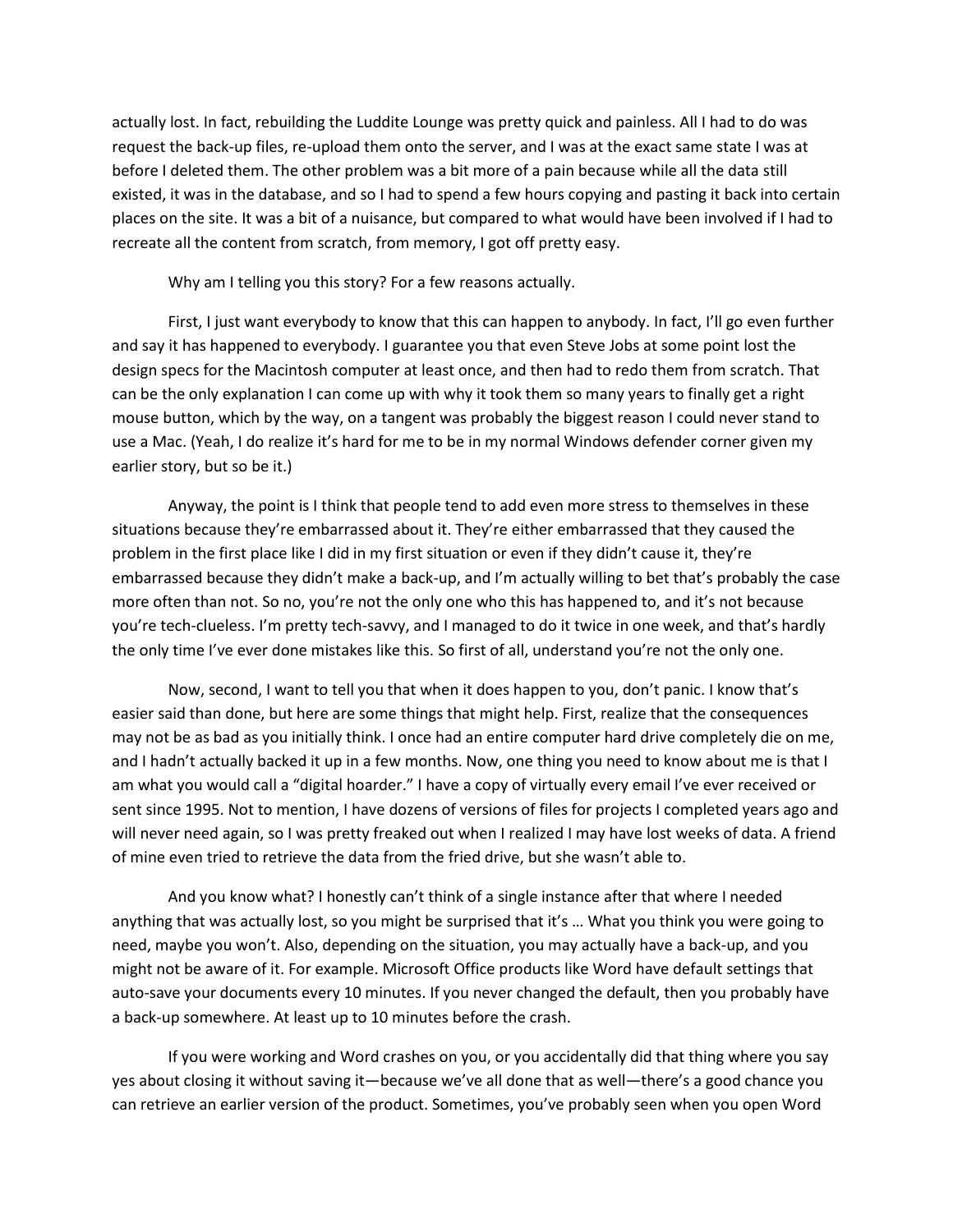again, it will even come up and say, "Hey, look. Here's an older version of the product. Do you want us to recover it?" Even if that doesn't happen, you may be able to find it.

The first thing you should do is you go into the File > Option > Save settings. This is for Word, but a lot of programs are going to have something very similar in the settings, and you can even change the period between auto-saves, and you can find out where the files are being saved on your computer. If you've already lost something, you can look there to see what the most recent auto-save was, and you can also change it to save it somewhere else, which I'm actually going to get back to in a minute. Like I said, that was Word, but this will happen with a lot of programs, so just go into the settings area for the programs that you use the most often, and you'll probably find something there that can help you find lost work.

The other thing that you can do is you can do a complete search of your entire computer, and just try and think of some keywords that are in the document that might be unique because you don't want to ... You're not going to type in "the" because every single document you've ever created is going to show up, but either think of something in the title or maybe some expression. Then, if you sort it on most recent, you may be able to find it that way as well, so there are possibilities that work that you think you've lost, you haven't.

Then, the other reason not to panic is because if you are freaked out, that's probably the time you're most likely to make additional errors that compound the original problem. For example, if I had waited a bit before trying to fix my second problem that I mentioned earlier with the missing content, and I'd come back to it maybe with fresher eyes and a fresher mind, I might have had my epiphany a little earlier and been able to make the fix without causing the additional problem in the first place.

Sometimes, just taking a breath, walking away from your computer, having something to eat or drink if you haven't in a while, this kind of thing, when you go back to it, you may be able to solve the problem, or you may find an answer to something more clearly. So try and do those things if you can. I understand that that's not always the case. Sometimes, you're working on something, and it's like you're on a tight deadline, and it's hard not to freak out, but just try and keep these things in mind.

Then, the other thing I really want to take away from these stories is how important it is to back up your work. Now, everybody says that, and so few people do it, and I'm guilty as the next person again of not backing up as regularly as I should, like I mentioned before when my hard drive crashed. I know how easy it is to skip over that, and part of the reason is that a lot of the official back-up solutions that are out there, like the software or even some of the cloud services, they don't make it all that easy to do. It can take forever to do the back-ups, which makes you resistant to wanting to do it very often. Sometimes, they just take up a huge amount of space, and maybe you're paying for the space if it's a cloud solution, so it's really easy to skip over that backing up thing.

Also, especially, I just want to make a quick note about those cloud solutions. I know a lot of people love them and will basically back up their entire computer, and it will just automatically keep backing it up as you're working with it. There's nothing wrong with doing that if you want to do that. I personally don't go that route because I think when you put everything on your computer up on the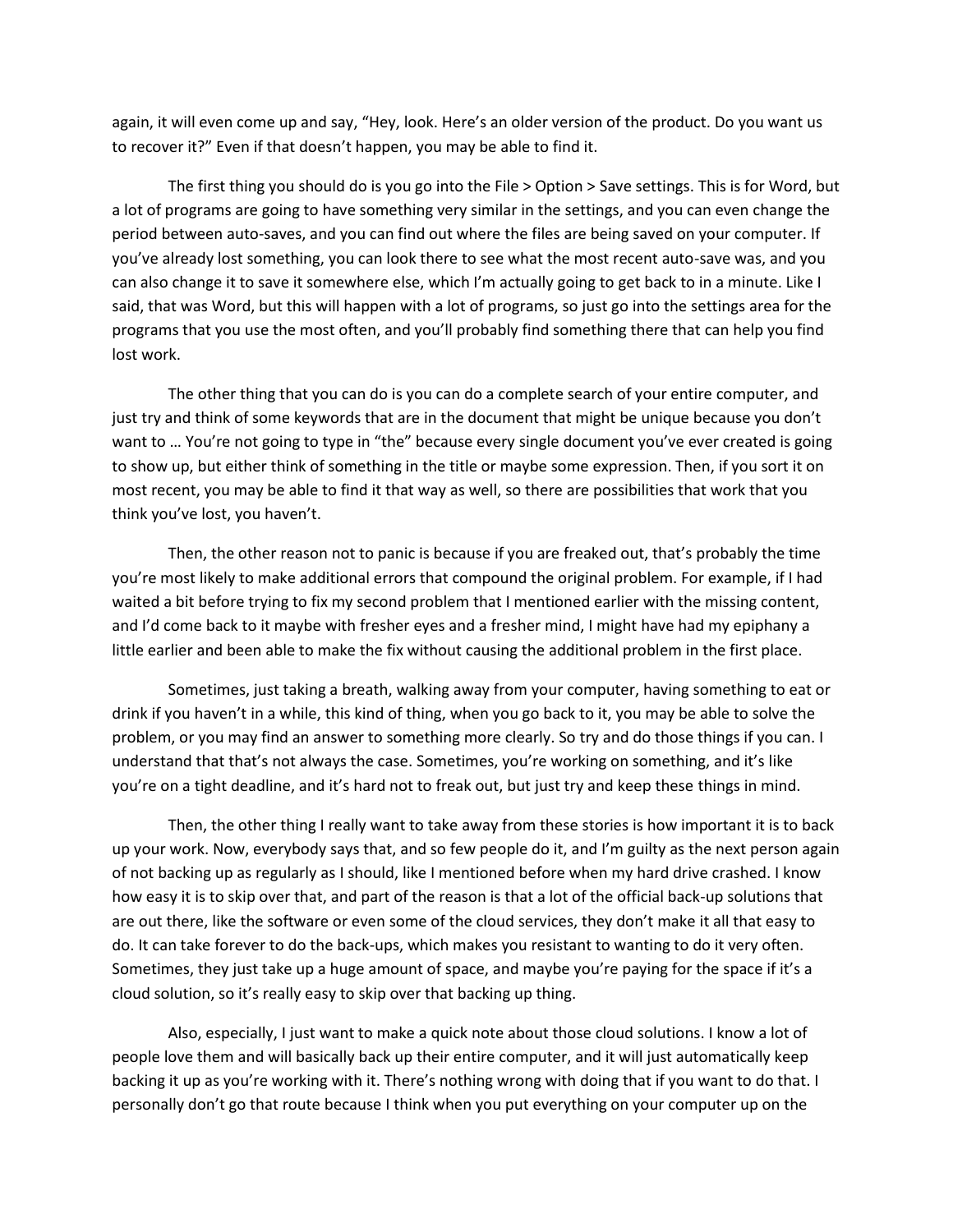cloud, that's just like a privacy nightmare waiting to happen, and second, because I know somebody who did that. Paid really good money for one of those cloud-based back-up solutions for a long time, and then when she actually did have a crash, they couldn't come through. She got part of her data back eventually, but they certainly didn't live up to any of the guarantees they had. So I don't trust them as much either. I like having my back-up nearby me, in which case …

So that's a little bit of what I want to talk about now because the next thing you need to do is you need to figure out what your back-up priorities are. You don't necessarily have to back up every single thing you have. If you're working on a project right now, and it's an important work project or even an important personal project, and maybe you have a deadline or it's just something that you just really can't afford to lose, okay, then you want to make sure that's being backed up regularly. Emails from 6 months ago? Maybe not so much. Don't always think it has to be an all-or-nothing, back up your entire computer. Pick the things that you really need to protect.

Then, once you've figured out what the priorities are, there are a variety of things you can do to provide a decent level of protection. For example, even just getting into the habit of hitting control-S after every paragraph or after every page. I think it's probably command-S on Macs—I'm not really a Mac person as I mentioned. But before you do that, you'll want to go back into your settings for that program and see if there's such a thing as an option to undo actions after you saved something because that's been known to cause problems for people, for … They save something, and then they can't undo it, and they've … They end up losing work that way. But most, no I won't say most, but a lot of programs now have an option, so you can still undo after you've saved, and then usually, even gives you an option to set how many steps you want to allow yourself to undo. Often, it will be set to something like 10 or 20 steps. I just go in, and I immediately set it to whatever the highest number is, which is usually like 99 because that means I can just undo, undo, undo.

One of my favorite back-up options actually is just to get an SD card like a memory card that you put in a camera if your computer has a slot for it, and most modern computers will. And then just keep that card in there constantly and go into those programs like Word, and change your auto-save settings, so that that's where it's saving your documents too It's saving it to the SD card, not to another place on your hard drive. Because if your entire hard drive fails, having a second copy of your work on it is not going to be a big help. But if you have it on the SD card, that's easy to access. You can move it to another computer easily.

I just think that's a nice easy way to do it because you can get SD cards now that hold a lot of memory. You can get 128 gigabyte ones. I think maybe even … I don't know if you can get 256GB in an SD card yet, and they're not that expensive, so that's a good route to go for work that you're working on currently and you really want to make sure that there's something convenient if something goes wrong.

Another option, you can just email yourself a copy of your documents at the end of every day. That way, not only are you going to have a copy in your own email client, there's also going to be a copy on your email server. Now this is similar to having something up on the cloud, so I guess when I say do that, there's still privacy issues, but it's another option.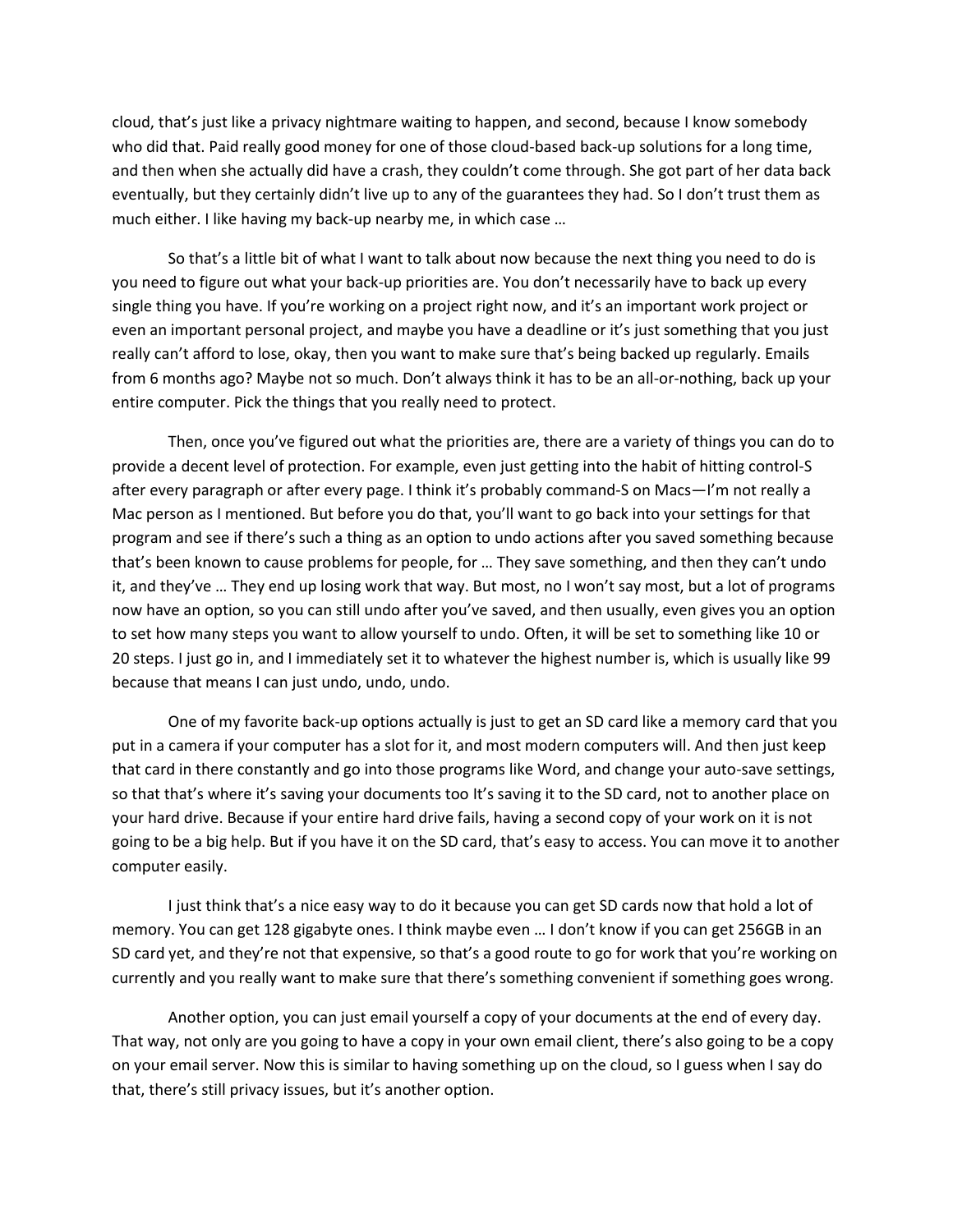Now, whatever option you have, the important thing is that you do it, and I think that's the hardest part of the whole thing. It's that people just forget to make back-ups, so something you can do is just add it to your calendar because if you have a window popping up once or twice a day to remind you to back up your documents, that might be just what you need to remember that you just spent the entire day writing 20 pages worth of stuff, maybe haven't saved it in a while, and so maybe, just maybe backing that up would be a good idea.

Anyway, those are few of the ideas I have that can help prevent something happening like what happened to me the other day. Now, mine wasn't on my computer. It was on a server, and I do have a back-up service, but I think probably most people when it happens, it's they're working on their computer, so those are some ideas in those cases. If you have other ideas that you use to either prevent things like this happening in the first place or to recover from them after it happens, why not go over to the show notes? Add a comment, so other people can learn from it, including me. And you can even go to the page on LudditeLounge.com where you could leave me an audio message, and then maybe I'll be able to share that on a future episode, so people can learn from it.

Okay. Technically, there were a few tech tips in that last section, but I do have another one I want to share, and this one is related to Gmail. One of the more popular posts I've ever written on Tech for Luddites is one that provides instructions on how to turn off the conversation view or what you might think of as threaded messages in various email clients including Gmail. And I get a lot of people who read it and say, "Oh, thank God. You just helped me so much. This is driving me crazy."

Recently, I actually received a comment from a reader, and it made me think that for some people the problem actually isn't threading. The problem is that, somehow, their Inbox got reversed, the sorting got reversed, so now, when they get new messages, instead of coming to the top of the list, they go to the bottom of the list. And they don't realize necessarily that you can change that mainly because Google does not make that easy to find at all. You would think it would be in the settings under Inbox, but no.

If you ever find that's the case that you want to change it, what you need to do is you need to hover over the text that's right above your list of messages in the inbox, and it's the text that tells you the number of messages that is currently showing on your screen, so it will say something like, "1 to 100 of 5,000." When you mouse over that, a menu will pop up that lets you switch between showing the newest messages first or the oldest ones first. Because there may be cases where you actually do want to see them in chronological order from previously to now. Unfortunately, they still don't offer an easy way to sort messages by sender or by subject like you can do with other email clients, but I will post a link in the show notes to an article that does provide instructions for how you can do that even though it's not that straightforward. But you'll have it if you ever need it.

And so that's our tech tip for today.

Finally, I'm going to move on to this movie recommendation, which probably won't be a common part of the podcast, but the other night, I finally got around to watching The Imitation Game, which I have been wanting to watch forever. I just didn't get around to it. Anyway, this is the movie